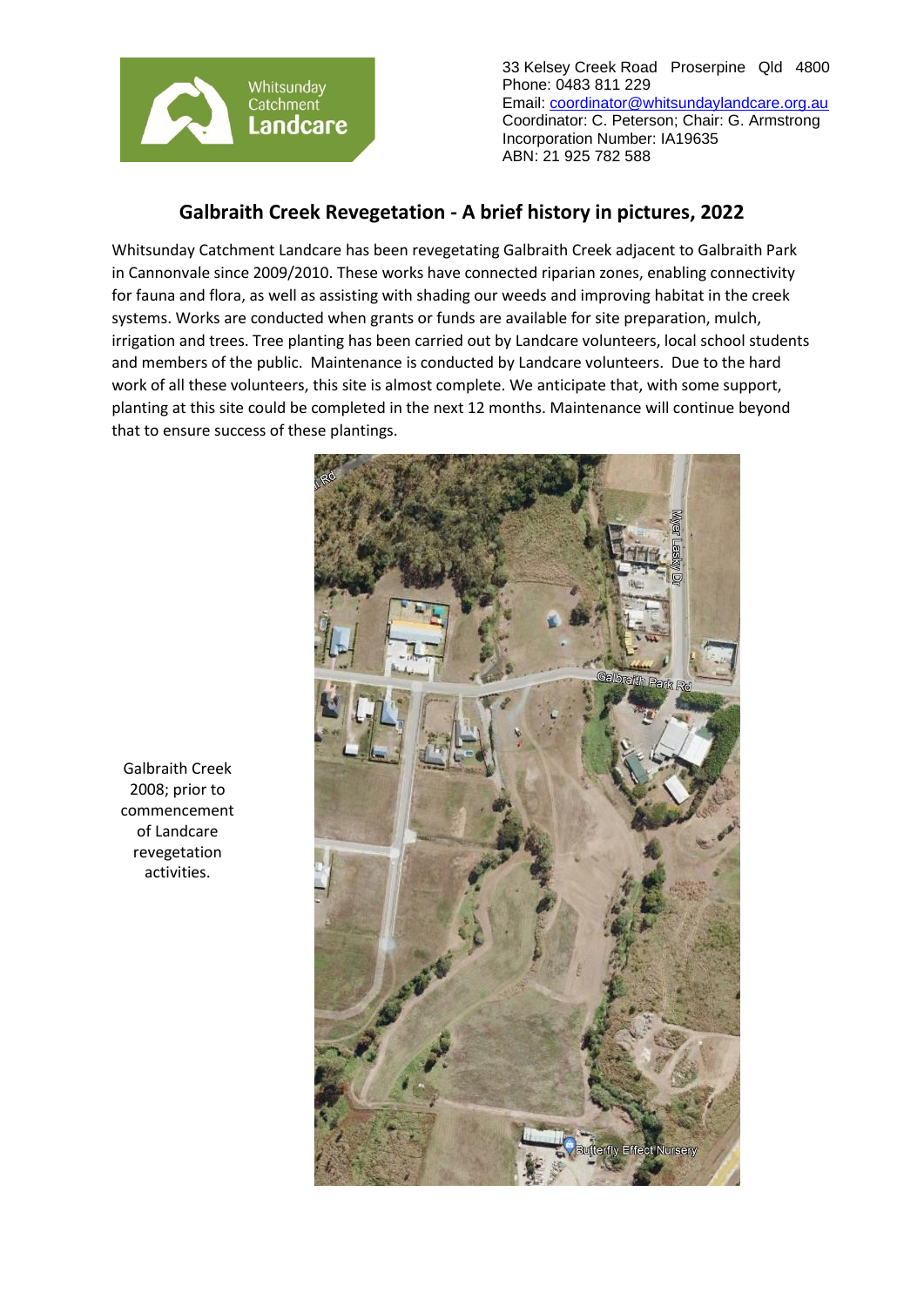

Galbraith Creek 2010; soon after the first revegetation stage.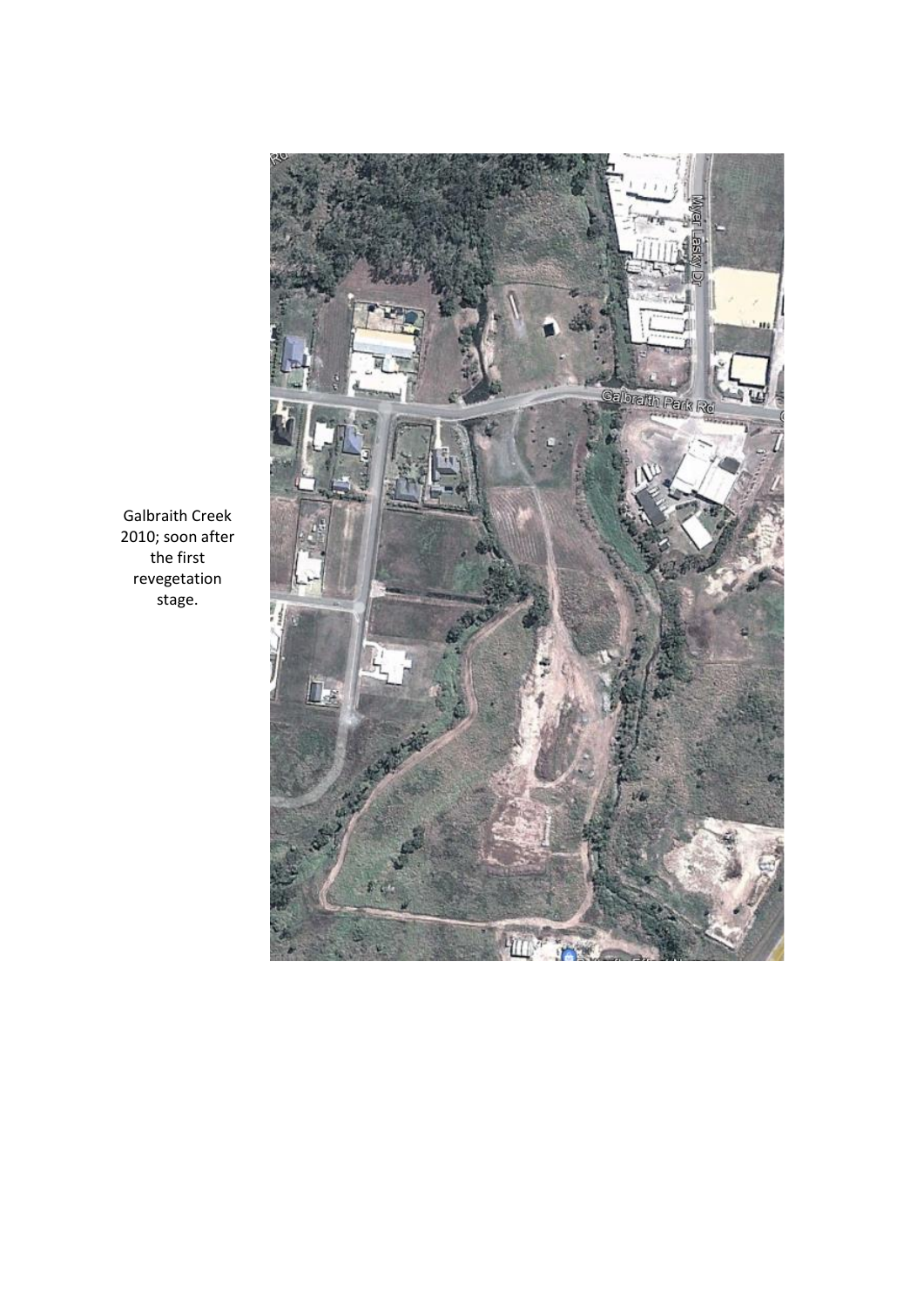

Galbraith Creek 2014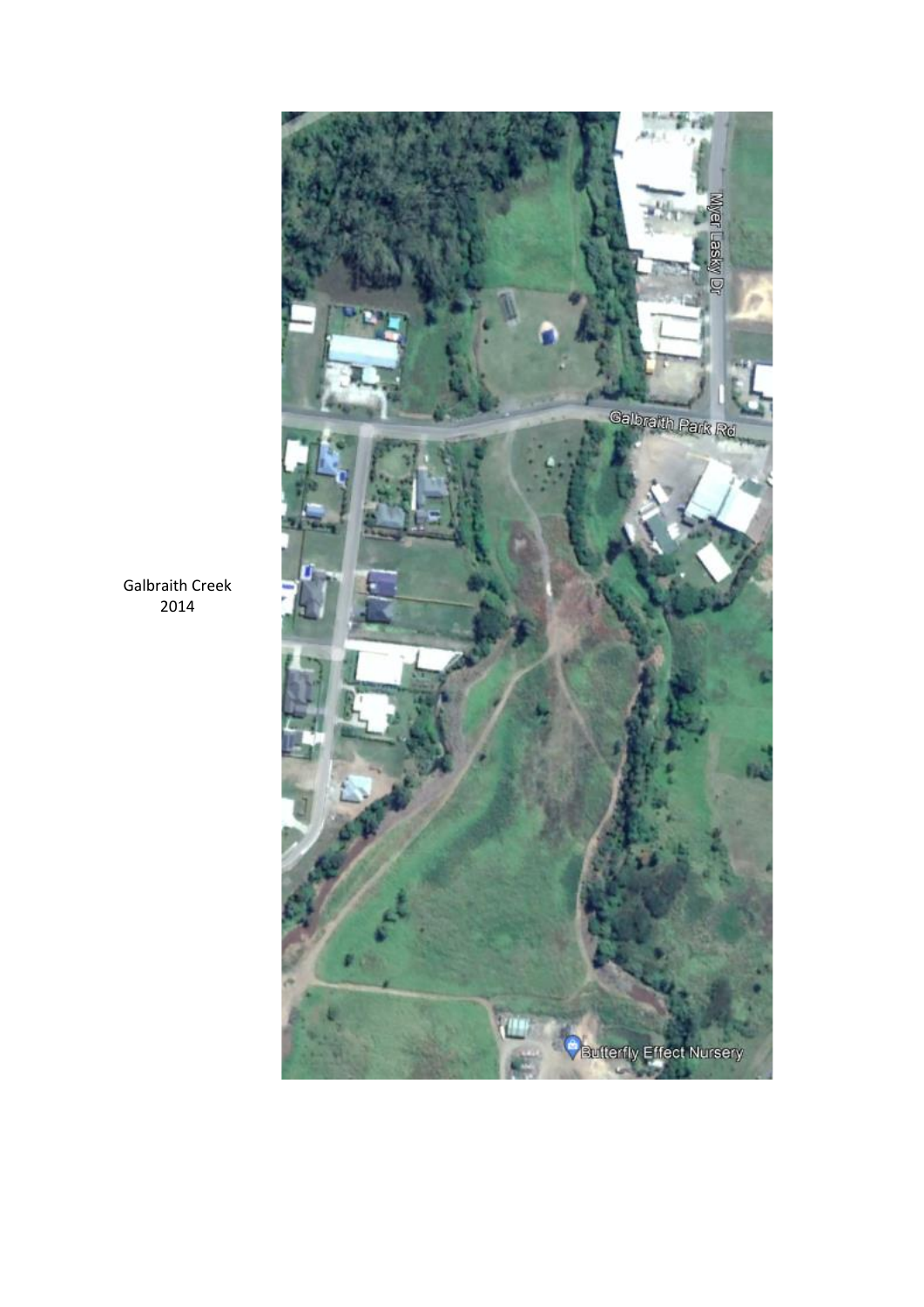

Galbraith Creek 2020; after multiple stages of revegetation.